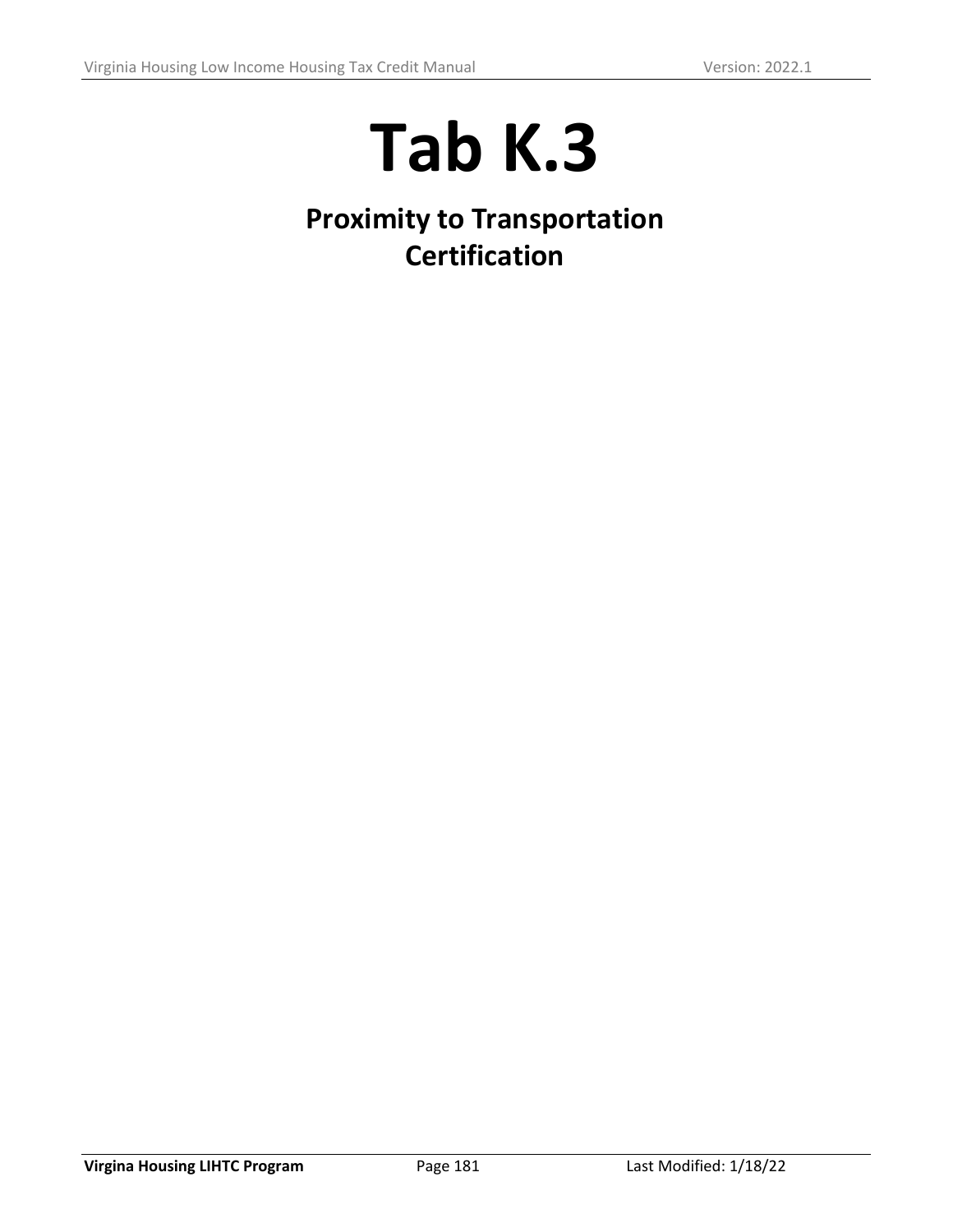

## **General Instructions**

- 1. This form must be included with the Application at Tab A
- 2. This Letter must be submitted under the Surveyor's or Engineer's Corporate Letterhead
- 3. Any change in this form may result in a reduction of points under the scoring system.
- 4. If you have any questions, please call the Tax Credit Allocation Department (804) 343-5518.